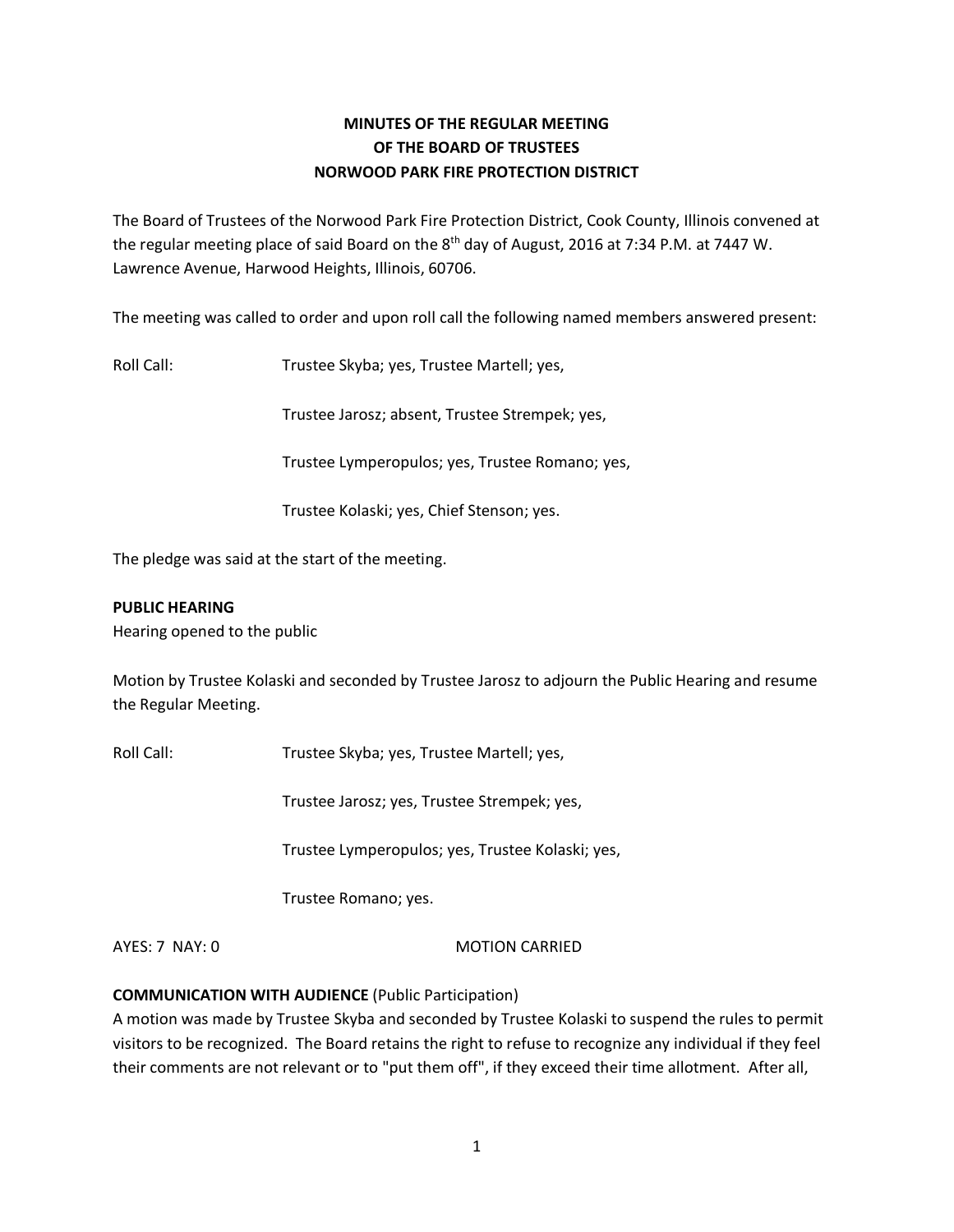have had an opportunity to address the Board, the President moves the rules be reinstated, and the Board will proceed with meeting.

AYES: 7 NAY: 0 MOTION CARRIED

School District 80 Superintendent Dr. Paul O'Malley gave a 70-minute presentation regarding Giles and Leigh Schools and the referendum the Board of Education will have on the ballot in November.

Motion by Trustee Skyba and seconded by Trustee Strempek to approve the payment of all current disbursements in the amount of \$413,959.66.

Roll Call: Trustee Skyba; yes, Trustee Martell; yes,

Trustee Jarosz; yes, Trustee Strempek; yes,

Trustee Lymperopulos; yes, Trustee Kolaski; yes,

Trustee Romano; yes.

AYES: 7 NAY: 0 MOTION CARRIED

Motion by Trustee Kolaski and seconded by Trustee Lymperopulos to approve the minutes of the Regular Session meeting held on July 11<sup>th</sup>, 2016.

Roll Call: Trustee Skyba; yes, Trustee Martell; yes,

Trustee Jarosz; abstain, Trustee Strempek; yes,

Trustee Lymperopulos; yes, Trustee Romano; yes,

Trustee Kolaski; yes.

### AYES: 7 NAY: 0 MOTION CARRIED

Motion by Trustee Romano and seconded by Trustee Strempek to approve the Closed Session meeting held on July  $11<sup>th</sup>$ , 2016.

Roll Call: Trustee Kolaski; yes, Trustee Jarosz; abstain,

Trustee Skyba; abstain, Trustee Martell; yes,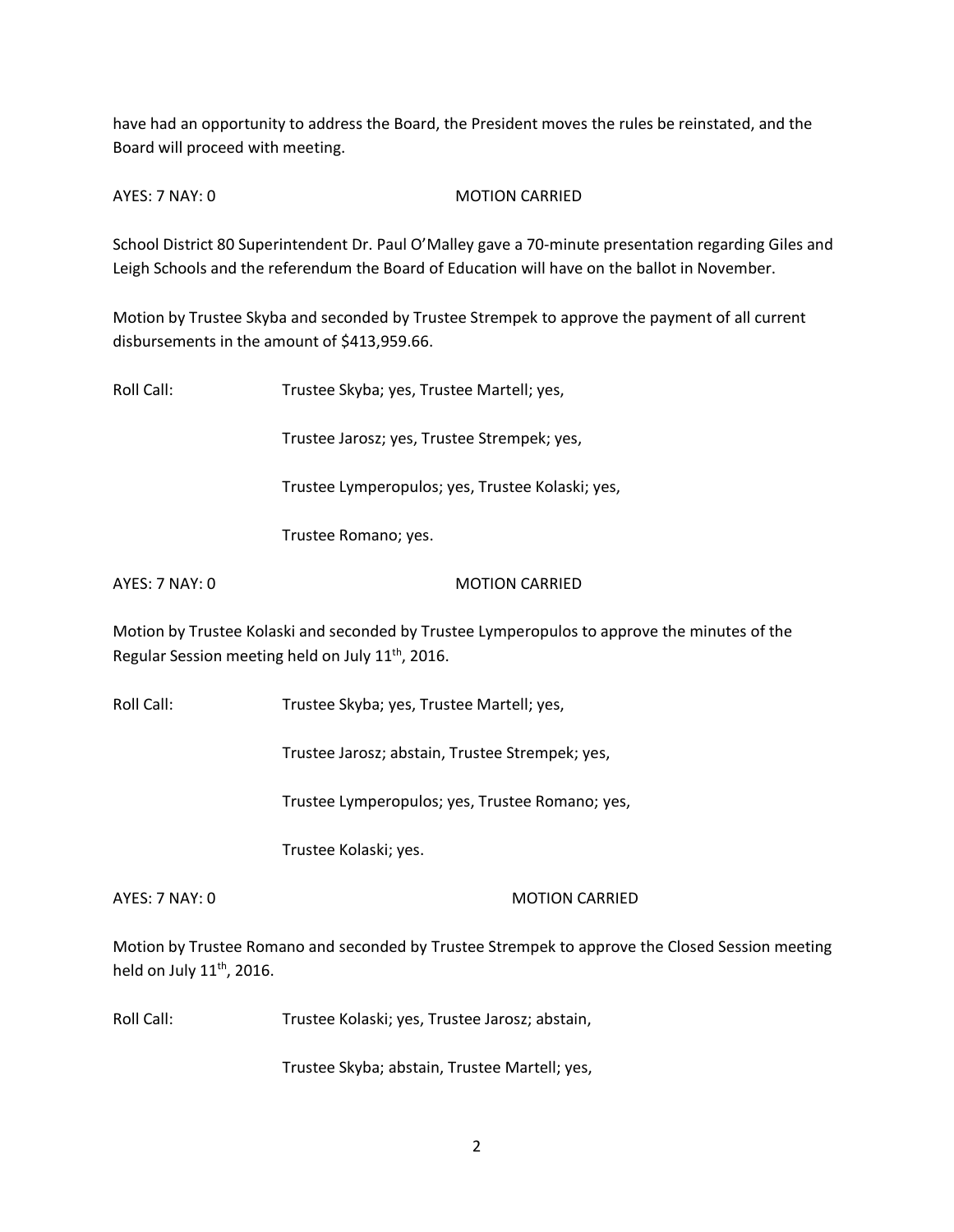### Trustee Strempek; yes, Trustee Romano; yes,

Trustee Lymperopulos; yes.

AYES: 7 NAY: 0 MOTION CARRIED

#### **TREASURER'S REPORT**

Schedule of Assets (Arising from Cash Transactions) July 31st, 2016

Assets

#### **Checking and money market accounts (interest rate- APY):**

| Plaza Bank checking #4303503 (0.046%)                       | 7.522.09              |
|-------------------------------------------------------------|-----------------------|
| Plaza Bank money market #4303498 (0.295%)                   | 743,926.68            |
| Plaza Bank ambulance billing money market #4304492 (0.295%) | 523,586.17            |
| Plaza Bank-Medical #1003102                                 | 755.24                |
| Total checking and money market accounts                    | <u>\$1,275,790.18</u> |

#### **Certificates of deposit (interest rate and maturity):**

| Belmont Bank and Trust (1.00% 08/23/16)<br>Belmont Bank (1.00% 08/05/16)<br>Byline Bank (1.00% 03/17/17)<br>Belmont Bank (1.00% 08/21/16)<br>Belmont Bank (1.00% 07/19/18)<br>Total certificates of deposit | Byline Bank (1.00%, 03/02/17) | 632,684.73   |
|-------------------------------------------------------------------------------------------------------------------------------------------------------------------------------------------------------------|-------------------------------|--------------|
|                                                                                                                                                                                                             |                               | 552,879.99   |
|                                                                                                                                                                                                             |                               | 127,279.83   |
|                                                                                                                                                                                                             |                               | 429,509.66   |
|                                                                                                                                                                                                             |                               | 528,577.04   |
|                                                                                                                                                                                                             |                               | 374,390.65   |
|                                                                                                                                                                                                             |                               | 2,645,321.90 |

Total checking, money market and certificates of deposit  $$3,921,112.08$ 

Motion by Trustee Skyba seconded by Trustee Martell to approve the Treasurer's report as presented from the Financial Statement for July 2016**.** 

Roll Call: Trustee Skyba; yes, Trustee Martell; yes,

Trustee Jarosz; yes, Trustee Strempek; yes,

Trustee Romani; yes, Trustee Lymperopulos; yes,

Trustee Kolaski; yes.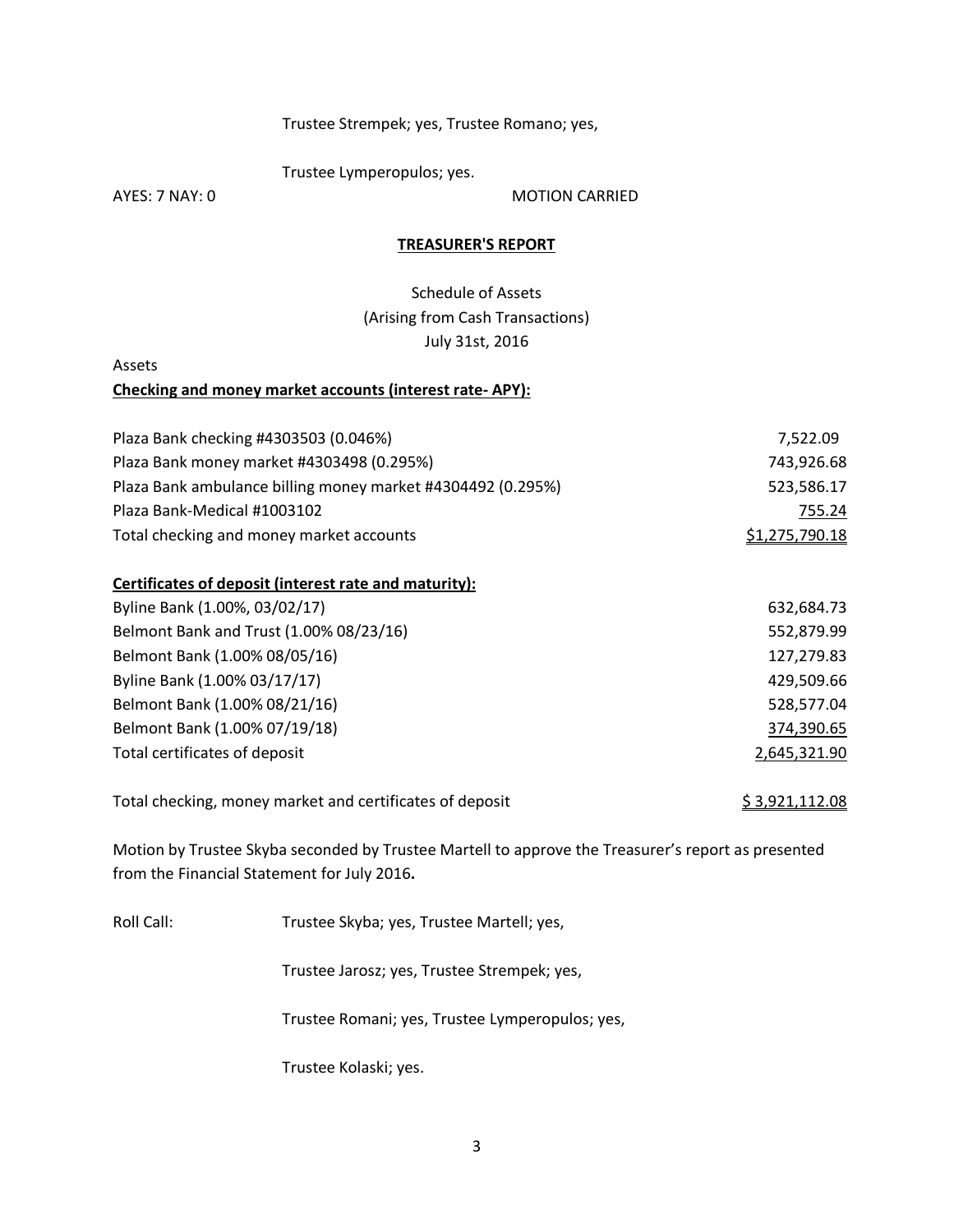Treasurer Romano discussed the CD that just renewed at 1%

AYES: 7 NAY: 0 MOTION CARRIED

## **Chiefs Report:**

Update on the 75<sup>th</sup> anniversary- The monument is going in on Friday and we will start the stamped concrete shortly after. The lighting will be installed around the same time, Trustee Strempek received the quote today for \$1,400. This is made for the light pole that is out front. We have two concrete benches being made (on the agenda) and we purchased two big flower pots. Everything is coming together. The barbeque is up to 140 people so we are going to have to raise the number with Smoques Barbeque. The responses for Biaggio's dinner is starting to pick up, we are now at 47. We will have to email and make some calls after the response date on August 12<sup>th</sup>. We have currently collected \$48,000 including \$15,000 from an anonymous donor. Our expenses are currently at around \$51,000. We have the stamped concrete and the benches coming out of Building additions and improvements.

We will be putting a temporary donor list together and will have it displayed for the unveiling. After we are done taking donations we will put out a permanent plaque.

The industrial dryer that we purchased will be installed at the end of this week.

I am waiting on a schedule for the roof. I was told they ordered the material and they will get back to me with a schedule. I did request again to have the start date after the  $75<sup>th</sup>$  anniversary.

I have the purchase of 52 lengths of hose on the agenda. The committee did their research and tried out a few different types of hose. I sent a spreadsheet with three quotes and the hose they liked the best was the lowest bid.

I have the agreement with Gary Beer on the agenda; I received it in the mail today. He was very concerned that the other disabled member would be able to bargain for a better package. I, along with Trustee Lymperopulos assured him that the board would not be bargaining with him.

We sent out four RFP's for our accounting and maybe payroll. Shawn gave us a couple and Cyndi got a couple from the Administrative Assistants. We have one quote back and two other firms had called gathering a lot of information. There was one other company that never responded. They have until the  $12<sup>th</sup>$  to present a bid. Lauterbach is aware that we are going out for bid. If none of these companies do payroll we will have to reach out to payroll companies for a quote.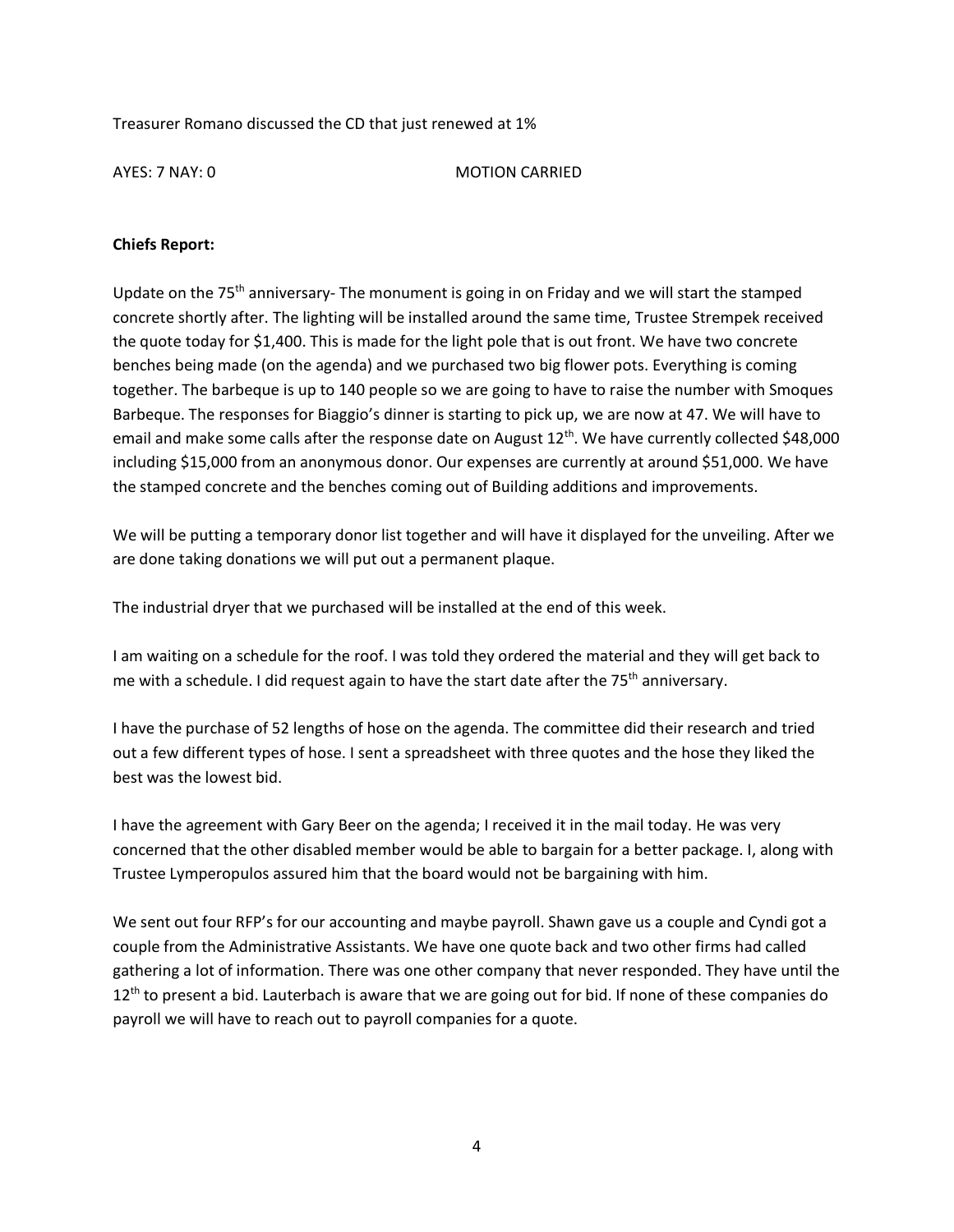We mentioned a training program we had viewed at FDIC a few months ago. A lot of departments are going to this program. Dan has done a lot of research and attended some webinars. I would like him to explain the program and the cost.

Deputy Chief Johnson gave a detailed explanation on Target Solutions and some of the things that can be done as well as options for contracts.

Motion by Trustee Skyba and seconded by Trustee Kolaski to accept the Chiefs report for July 2016.

Roll Call: Trustee Skyba; yes, Trustee Martell; yes,

Trustee Jarosz; yes, Trustee Strempek; yes,

Trustee Romani; yes, Trustee Lymperopulos; yes,

Trustee Kolaski; yes.

AYES: 7 NAY: 0 MOTION CARRIED

**President Report:** Nothing to report.

### **Committee Reports:**

**Finance Committee**: Trustee Romano stated there was a Finance Committee meeting. They will be meeting the last week of August to review the budget, waiting for the final pension fund numbers. The office staff sent out an RFP for Accounting and Payroll and will review that information at the meeting. Discussion on self- insured portion of health insurance.

**Building and Equipment Committee**-: Trustee Lymperopulos stated that the roof project is proceeding.

**Information Technology Committee** – Trustee Strempek stated there is nothing to report.

**Policy Committee**-Trustee Skyba stated there is nothing to report

**Strategic Planning Committee**- Trustee Martell stated there is nothing to report, they will pick up in September.

Human Capital Committee-Trustee Skyba stated there is nothing to report but will meet after the 75<sup>th</sup>.

**Community Relations Committee**- Trustee Jarosz stated that the Chief gave an update.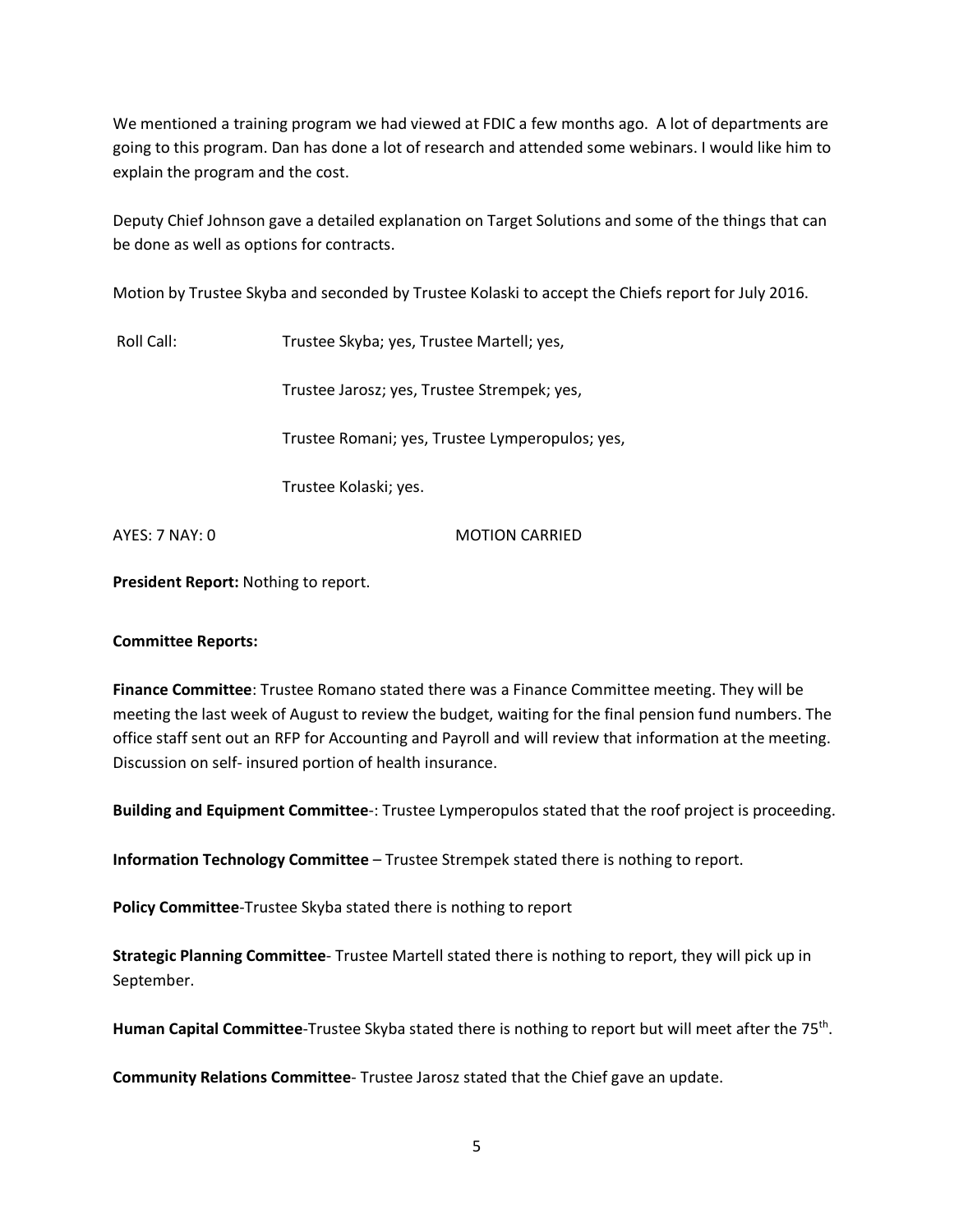**Pension Fund**- Trustee Romano stated there is a meeting tomorrow at 7pm.

**Old Business:** 

None.

### **New Business**:

Motion by Trustee Lymperopulos and seconded by Trustee Martell to approve the purchase of 52 lengths of 2 ½ inch hose from Mercedes Textiles Limited at a cost of \$12,038.00 which includes shipping.

| Roll Call:     | Trustee Skyba; yes, Trustee Martell; yes,       |  |
|----------------|-------------------------------------------------|--|
|                | Trustee Jarosz; yes, Trustee Strempek; yes,     |  |
|                | Trustee Lymperopulos; yes, Trustee Romano; yes, |  |
|                | Trustee Kolaski; yes.                           |  |
| AYES: 7 NAY: 0 | <b>MOTION CARRIED</b>                           |  |

Motion by Trustee Lymperopulos and seconded by Trustee Kolaski to approve the purchase of 2- six foot graphite black benches with radius top and rounded legs at a cost of \$1,140.00 from Doty & Sons Concrete Products, Inc.

Roll Call: Trustee Skyba; yes, Trustee Martell; yes,

Trustee Jarosz; yes, Trustee Strempek; yes,

Trustee Lymperopulos; yes, Trustee Romano; yes,

Trustee Kolaski; yes.

AYES: 7 NAY: 0 MOTION CARRIED

Motion by Trustee Romano and seconded by Trustee Jarosz to authorize the use of \$30,000.00 of donated funds for the 75<sup>th</sup> anniversary celebration.

Roll Call: Trustee Skyba; yes, Trustee Martell; yes,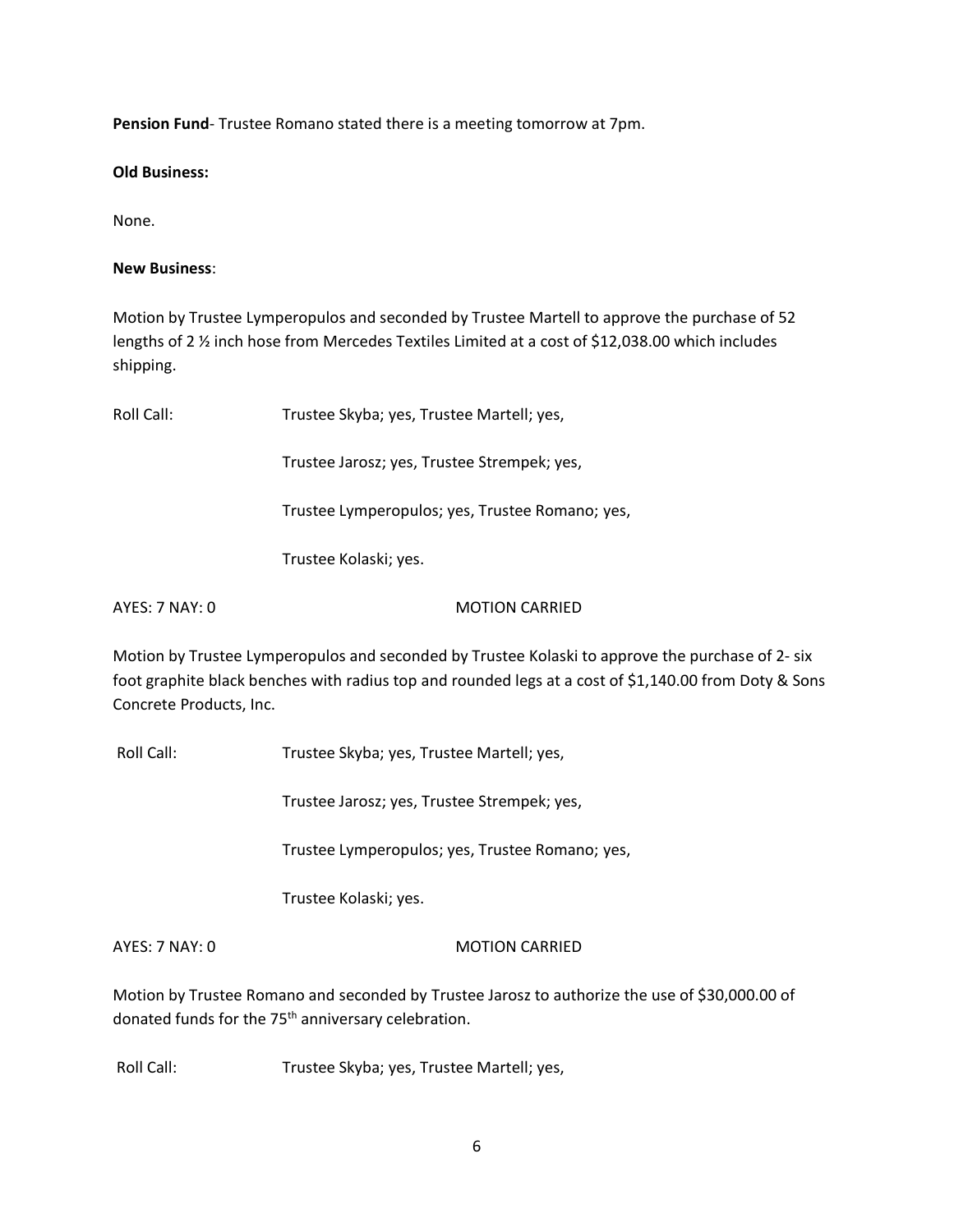Trustee Strempek; yes, Trustee Jarosz; yes,

Trustee Romano; yes, Trustee Lymperopulos; yes,

Trustee Kolaski; yes.

AYES: 7 NAY: 0 MOTION CARRIED

Motion by Trustee Lymperopulos and seconded by Trustee Martell to approve the agreement with Gary Beer concerning retirement health insurance benefits dated September 1, 2016.

Roll Call: Trustee Skyba; yes, Trustee Martell; yes,

Trustee Jarosz; yes, Trustee Lymperopulos; yes,

Trustee Romano; yes, Trustee Strempek; yes,

Trustee Kolaski; yes.

AYES: 7 NAY: 0 MOTION CARRIED

Motion by Trustee Skyba and seconded by Trustee Strempek to offer an agreement to Tim Dawidiuk with the same health insurance benefits as the other non-PSEBA disabled firefighters. The proposed charges begin September 1, 2016.

Discussion on options for the Board. Trustee Martell stated they have options if he refuses this agreement, the Board can have him payback from 2006 with interest and attorney fees. Discussion.

Roll Call: Trustee Skyba; yes, Trustee Martell; yes,

Trustee Strempek; yes, Trustee Kolaski; yes,

Trustee Romano; yes, Trustee Lymperopulos; yes,

Trustee Jarosz; yes.

AYES: 7 NAY: 0 MOTION CARRIED

Motion to go into Closed Session was tabled.